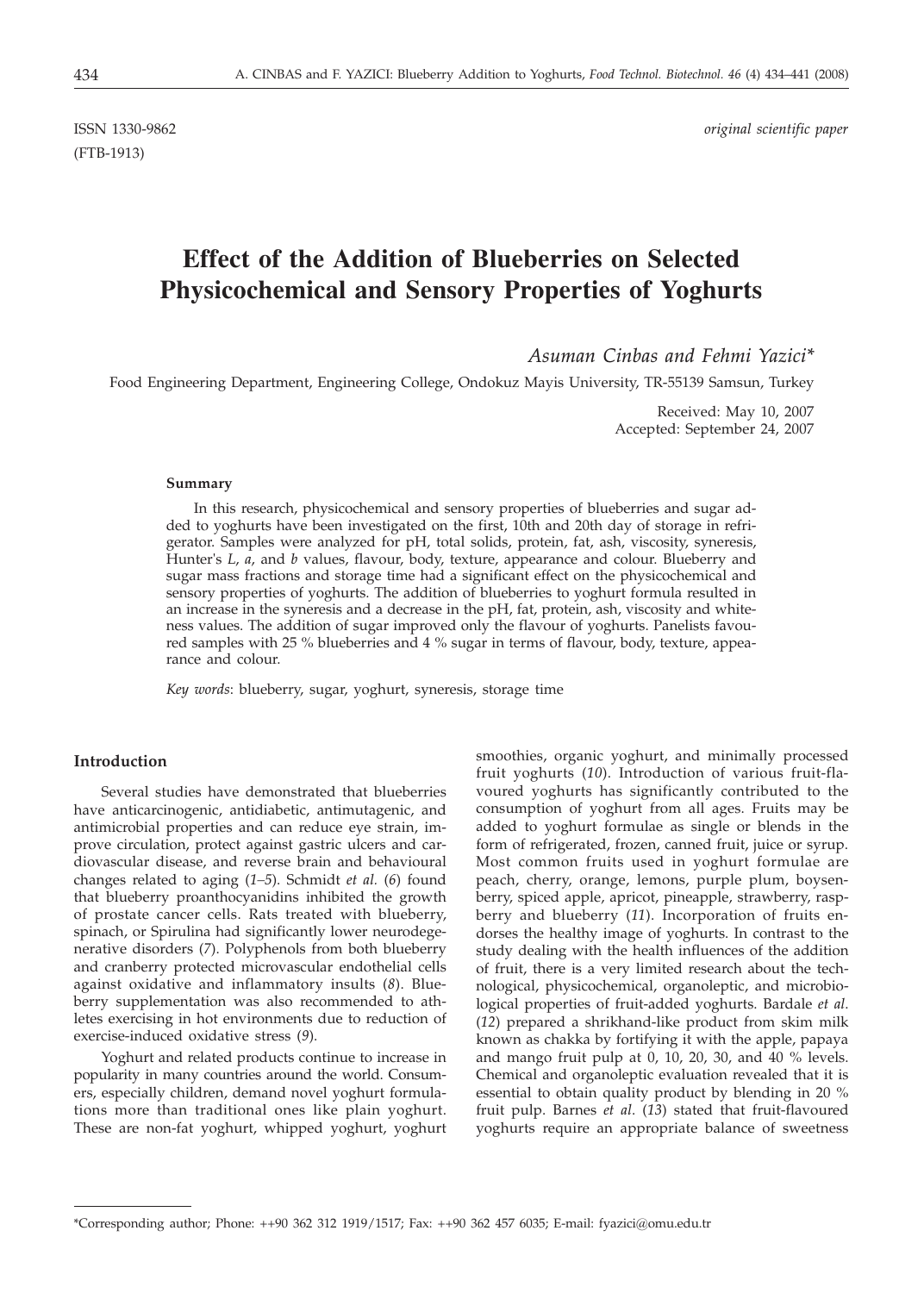and sourness, and therefore sufficient flavour intensity should be involved in the flavoured yoghurts to mask the plain yoghurt base. The pH of fruit-added yoghurts increased from 4.2 to 4.4 during 30 days of storage (*14*). The nectar of soursop (*Annona muricata* L.), a highly aromatic tropical fruit with white juicy flesh, was incorporated into the stirred yoghurt formula at concentrations of 0, 5, 10 and 15 % and panelists gave the highest scores to the yoghurts with 10 and 15 % of soursop nectar (*15*). Cornelian cherry pastes at 5 and 10 % were added to the yoghurt formula with 10 and 15 % of sugar, and yoghurts with 10 % fruit paste and 10 % sugar were found to be more acceptable compared to the other yoghurts (*16*).

The effect of the addition of blueberries on the technological, physicochemical and organoleptic properties of yoghurts has not been studied in the literature. Therefore, the main objective of this research is to study the effects of blueberry addition on the compositional, physicochemical and organoleptic properties of yoghurts.

## **Materials and Methods**

# *Materials*

Cow's milk was obtained from Samyo Dairy Company (Samsun, Turkey). The yoghurt culture including *Streptococcus thermophilus* and *Lactobacillus delbrueckii* ssp*. bulgaricus* was obtained from Rhodia Food (France). Highbush blueberry cultivars were obtained from Agricultural Research Center (Rize, Turkey). Experimental yoghurts were made in the Pilot Plant of Food Engineering Department, Faculty of Engineering, Ondokuz Mayis University, Turkey.

## *Yoghurt manufacture*

Fresh milk was pasteurized at 85 °C for 10 min using a plate heat exchanger (Kromel, Turkey). The pasteurized milk was pumped into the balance tank of the two-stage falling film evaporator and condensed to a final mass fraction of approx. 14 % (75 °C, 80 kPa). The concentrated milk at 42 °C was inoculated with freeze- -dried yoghurt culture at 2.5 % inoculation level. The inoculated milk was immediately transferred to yoghurt containers and incubated at 42 °C until the pH decreased to 4.8 (about 3 h required). The yoghurt samples were cooled to 25 °C by resting in a temperature controlled room (15 °C) and then stored at 3–5 °C for a period of 12 h. Based on total mass, 0, 12.5, 25 and 37.5 % of blueberry pulp (blueberries were first cleaned, then chopped with a blender for 60 s, filtered from small seeds, heat treated at 85 °C for 15 min, and filled into the sterile jars) and 0, 2, 4 and 6 % of sucrose (heated in a sterile glass jar at 75 °C for 30 min) were added to the appropriate amount of yoghurts. The yoghurts with added blueberry were transferred to sterile plastic containers with lids and stored at  $3-5$  °C for 20 days. Two independent trials of yoghurts were made and three replicate yoghurt samples were analyzed on the 1st, 10th, and 20th day.

### *Physicochemical analysis*

The pH of the samples was measured with an ino-Lab pH meter (inoLab, Weilheim, Germany). Total solids, protein, fat, ash, and potentiometric acidity were determined according to the methods described by Bradley *et al*. (*17*) and AOAC (*18*).

## *Viscosity*

Viscosity measurements were taken at  $4^{\circ}$ C with a Brookfield viscometer (Model DV-1+; Brookfield Engineering Laboratories, Inc., MA, USA) after blending yoghurts in 250-mL containers. The viscometer was operated at 20 rpm (spindle number 4). Each result was recorded in Pa·s after a 30-second rotation. The average value of 10 measurements was taken.

### *Syneresis*

Syneresis was measured by the method of Modler *et al*. (*19*). A mass of 25 g of yogurts was weighed onto a wire mesh screen placed over a funnel in a graduated cylinder. Samples were placed in a refrigerator at 6 °C immediately after weighing. Syneresis (mL/100 g) was expressed as the volume of exudate collected after 2 h of refrigeration.

#### *Colour*

A colourimeter (Minolta Chroma Meter CR-300, Japan) was used to determine whiteness (*L*), red/greenness (*a*), and yellow/blueness (*b*) values of the yoghurts with added blueberry. A white tile (No. 21733001) was used to standardize the instrument. The average value of 10 measurements was taken.

## *Sensory analysis*

A number of 10 to 15 trained panelists selected from University staff members who consume yoghurts with fruit in large amounts in their diets and had previous taste panel experience rated the sensory properties of the yoghurt samples. Initially, panelists were trained in 2-hour sessions prior to evaluation to be familiar with the attributes and scaling procedures of the samples. Yoghurt samples were organoleptically examined according to the method modified from Ogden (*20*) with maximum scores of 10, 5 and 5 for flavour, body and texture, and appearance and colour, respectively, the highest number indicating liking extremely and the lowest disliking extremely. The panelists were also asked to note any acetaldehyde, bitter, foreign, acid (too high or too low), oxidized, unnatural flavour, fruit flavour (too high or too low), sweet taste (too high or too low) and other perceived attributes for flavour; and gel-like, grainy, ropy, too firm, too weak, and other perceived attributes for body and texture; and wheyed-off, lumpy, shrunken, atypical colour, colour leaching, too dark colour, and other perceived attributes for appearance and colour. The yoghurt samples in 100-mL yoghurt cups were coded with three-digit random numbers and presented to the panelists. Orders of serving were completely randomized. The panelists were instructed to cleanse their palate with plain crackers and water before tasting each sample. The evaluations were done after 1, 10 and 20 days of storage at 4–6 °C.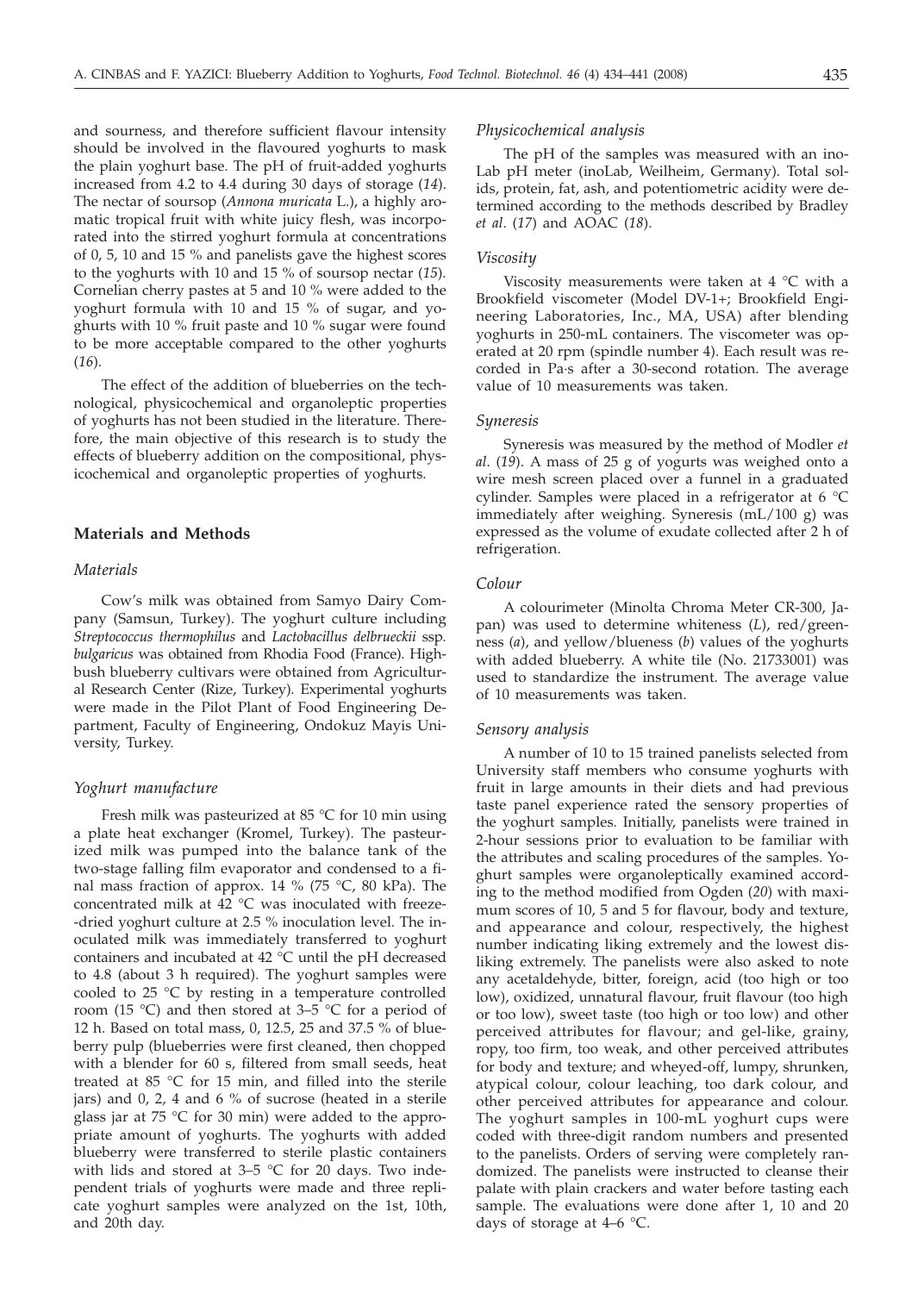# *Statistical analysis*

Statistical analysis of data for the effects of factors on pH, total solids, protein, fat, ash, viscosity, syneresis, colour, and sensory properties was performed by randomized complete block design with two and three factors (*21*). The factors were: (*i*) mass fraction of fruit (0, 12.5, 25 and 37.5 %), (*ii*) sugar mass fraction (0, 2, 4 and 6 %), and (*iii*) storage time (first, 10th, and 20th day). The mean differences were analyzed using Duncan's multiple-range test at p<0.05.

# **Results and Discussion**

#### *Compositional analysis*

The evaporated milk used for the yoghurt production had pH=6.67, 0.18 % titratable acidity, 15.24 % total solids, 4.95 % protein, 3.9 % fat, and 0.97 % ash. The blueberry pulp blended with the yoghurts had pH=3.41, 0.64 % potentiometric acidity, 15.50 % total solids, and 0.16 % ash.

Table 1 shows the chemical properties of yoghurts. Fruit addition did not affect significantly the mass fraction of total solids in the yoghurts (p>0.05). This result was expected because the mass fraction of total solids in the fruit used for the yoghurt production is very close to those of the milk used for the yoghurt production. The mean mass fraction of total solids in our study was 17.67, and this value is similar to that found in yoghurts with added raspberry (*22*) and lower than that found in yoghurts with tropical fruit (*23*). Sugar addition at all levels significantly increased the mass fraction of total solids in the yogurts. The yoghurts without sugar had the least total solids, while the highest total solids were in yoghurts with the addition of 6 % of sugar.

Increasing the mass fraction of blueberries significantly reduced the mass fraction of fat in the yoghurts ( $p<0.05$ ). The highest mass fraction of fat of 3.9 % was obtained in the samples without blueberry and sugar, while the lowest (1.7 %) in the samples with 37.5 % of fruit. The mean mass fraction of fat in the yoghurts with blueberries and sugar was similar to those found by Davis and McLachlan (*24*) and Souza (*25*), and generally lower than those reported in the literature (*26–28*). Sugar addition significantly reduced the mass fraction of fat in the yoghurt samples  $(p<0.05)$ , but there was no significant difference between 4 and 6 % levels.

The mass fraction of protein in yoghurts with added fruit was significantly lower than of the yoghurts without fruit (p<0.05). The samples with 37.5 % fruit and 6 % sugar contained the least mass fraction of protein (3.03 %), while the yoghurts without fruit and sugar had the highest protein mass fraction of 5.19 %. The average mass fraction of protein in the control and yoghurts with fruit is similar to those obtained from yoghurts with different fruit in the literature. The mass fraction of protein in yoghurts did not decrease significantly as the sugar mass fraction increased (p<0.05), but control yoghurts (without sugar) had significantly higher protein mass fraction than the yoghurts with added sugar (p< 0.05).

As the mass fraction of blueberries increased, the ash mass fraction significantly decreased (p<0.05). It was reduced from 0.99 % in control samples to 0.67 % in the samples with 37.5 % fruit without sugar. The effect of sugar mass fraction on the ash mass fraction of the yoghurt was similar to that of blueberry addition.

Results from compositional analysis reveal that experimental design was fulfilled and specific mass fractions of blueberry pulp and sugar were well controlled.

Table 1. Effect of blueberry and sugar mass fractions on the chemical properties of yoghurts

|                        | $w$ (blueberry)/% |                  |                  |                  |                |
|------------------------|-------------------|------------------|------------------|------------------|----------------|
|                        | $\boldsymbol{0}$  | 12.5             | 25               | 37.5             | $w$ (sugar)/%  |
|                        | $15.03 \pm 0.13$  | $14.81 \pm 0.02$ | 14.97±0.01       | 14.82±0.04       | $\overline{0}$ |
| $w$ (total solids)/%   | $16.93 \pm 0.08$  | 16.36±0.01       | $16.71 \pm 0.08$ | $16.72 \pm 0.08$ | $\overline{2}$ |
|                        | 18.68±0.12        | 17.92±0.02       | $18.56 \pm 0.11$ | 18.36±0.01       | $\overline{4}$ |
|                        | 20.44±0.10        | 20.18±0.07       | $20.42 \pm 0.06$ | $20.27 \pm 0.20$ | 6              |
|                        | $3.65 \pm 0.07$   | $3.45 \pm 0.07$  | $2.45 \pm 0.07$  | $1.70 \pm 0.14$  | $\overline{0}$ |
|                        | $3.50 \pm 0.14$   | $3.05 \pm 0.07$  | $2.35 \pm 0.07$  | $1.75 \pm 0.07$  | $\overline{2}$ |
| $w(\text{fat})/$ %     | $3.50 \pm 0.14$   | $2.70 \pm 0.14$  | $2.25 \pm 0.07$  | $1.70 \pm 0.14$  | 4              |
|                        | $3.50 \pm 0.14$   | $2.75 \pm 0.07$  | $2.30 \pm 0.14$  | $1.85 \pm 0.07$  | 6              |
|                        | $4.92 \pm 0.20$   | $4.23 \pm 0.01$  | $3.77 \pm 0.02$  | $3.22 \pm 0.01$  | $\overline{0}$ |
| $w(\text{protein})/\%$ | $4.70 \pm 0.05$   | $4.06 \pm 0.05$  | $3.61 \pm 0.09$  | $3.13 \pm 0.06$  | $\overline{2}$ |
|                        | $4.64 \pm 0.08$   | $4.05 \pm 0.01$  | $3.60 \pm 0.11$  | $3.08 \pm 0.08$  | $\overline{4}$ |
|                        | $4.53 \pm 0.09$   | $4.04 \pm 0.08$  | $3.49 \pm 0.01$  | $3.06 \pm 0.19$  | 6              |
|                        | $0.99 \pm 0.01$   | $0.87 \pm 0.01$  | $0.79 \pm 0.01$  | $0.67 \pm 0.01$  | $\overline{0}$ |
| $w(\text{ash})/\%$     | $0.96 \pm 0.01$   | $0.85 \pm 0.02$  | $0.79 \pm 0.01$  | $0.66 \pm 0.01$  | $\overline{2}$ |
|                        | $0.96 \pm 0.01$   | $0.81 \pm 0.03$  | $0.72 \pm 0.03$  | $0.64 \pm 0.01$  | $\overline{4}$ |
|                        | $0.93 \pm 0.02$   | $0.78 \pm 0.01$  | $0.73 \pm 0.01$  | $0.64 \pm 0.01$  | 6              |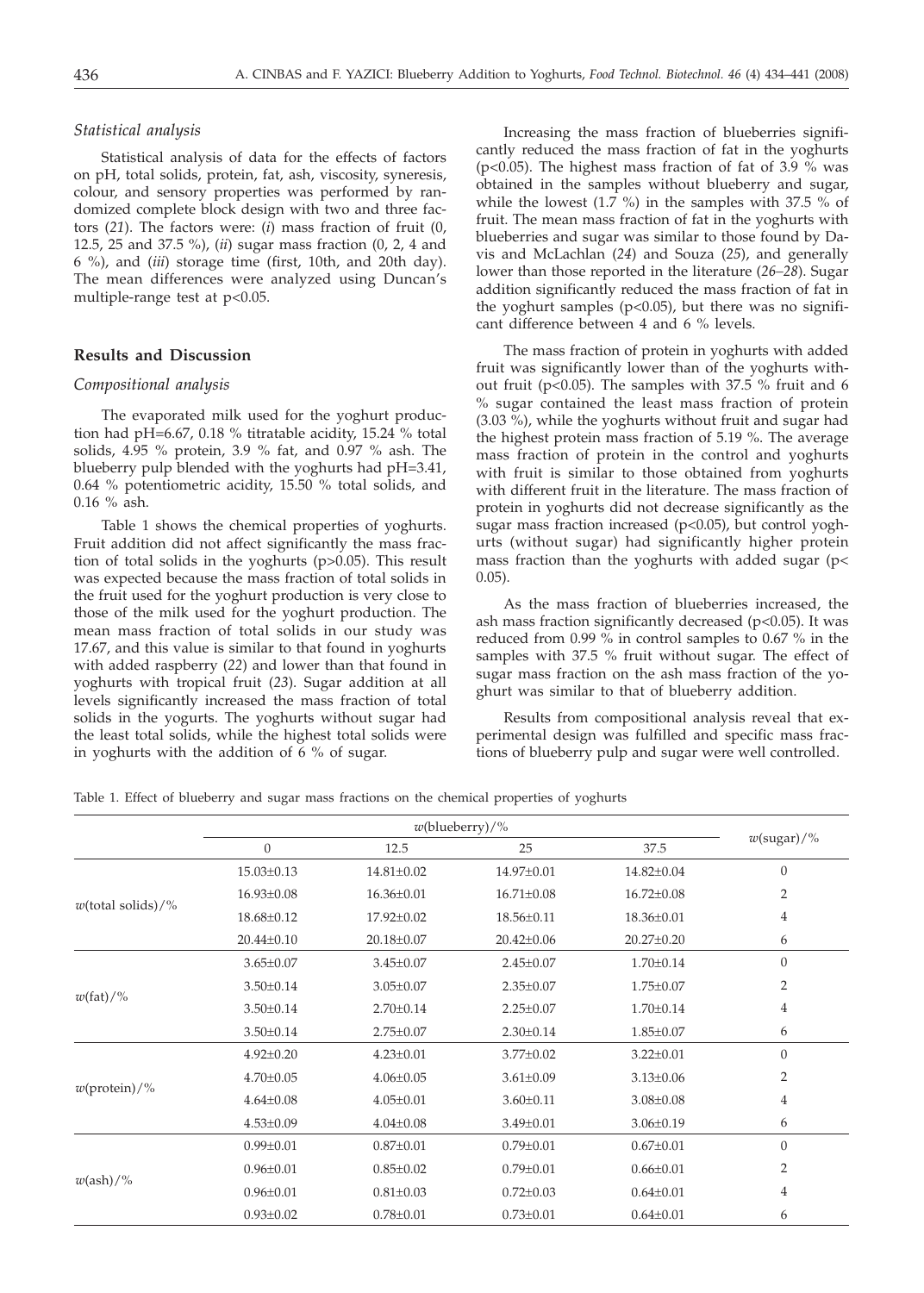# *Effect of storage time on pH*

The effect of fruit and sugar level on the pH values of yoghurts during storage is shown in Fig. 1. The samples without fruit had the highest pH value, while the yoghurts with the addition of 37.5 % of fruit had the lowest value. This was caused by the low pH of the blueberry pulp (3.41) added to the yoghurts. The pH values of the samples with 12.5 and 25 % fruit were not significantly different (p>0.05). Increasing the mass fraction of sugar significantly reduced the pH values of the samples ( $p$ <0.05). This result was expected because the addition of a sugar source may help lactic acid bacteria to produce more acid. The pH values of the samples significantly declined throughout storage (p<0.05). The mean pH values of the yoghurts with fruit on the first and 20th day were 4.11 and 3.97, respectively. These values are similar to those found in cornelian cherry paste yoghurts (*16*) and lower than those found in mulberry pekmez (concentrated mulberry juice) yoghurts (*29*).

## *Effect of storage time on viscosity*

4.3

The viscosity values of the yoghurts with added fruit were significantly different (p<0.05), but control yoghurts

and those with added 12.5 % fruit were similar (p>0.05). The increase in the mass fraction of fruit significantly reduced the viscosity values of the yoghurts (Fig. 2). Samples without fruit had the highest viscosity, while the samples with 37.5 % fruit had the lowest. Viscosity values did not change as the sugar mass fraction increased (p>0.05). This may be due to lower amount of sugar (up to 6 %) used to balance the sweet taste in this study. During storage, viscosity values of the samples significantly declined (p<0.05). Parallel to our findings, Celik and Bakirci (*29*) stated that increasing mulberry pekmez ratio reduced the viscosity values of the yoghurts and they decreased throughout storage. Similar results were reported by Celik *et al*. (*16*).

The effect of fruit and sugar levels on the syneresis values of yoghurts during storage is shown in Fig. 3. Although the addition of fruit significantly increased the syneresis values of yoghurts compared to the control samples ( $p$ <0.05), the increase in the mass fraction of fruit (from 12.5 to 37.5 %) was not significant ( $p > 0.05$ ). Contrary to viscosity, the increase in the sugar mass fraction significantly increased the syneresis values of the yoghurts (p<0.05). However, the increase was not



values of yoghurts during storage  $(\Box$  yoghurts without blueberry; ■ yoghurts with 12.5 % blueberries; × yoghurts with 25 % blueberries;  $\triangle$  yoghurts with 37.5 % blueberries)



**Fig. 2**. Effect of blueberry and sugar mass fractions on the viscosity values of yoghurts during storage  $( \Box$  yoghurts without blueberry;  $\blacksquare$  yoghurts with 12.5 % blueberries;  $\times$  yoghurts with 25 % blueberries; ▲ yoghurts with 37.5 % blueberries)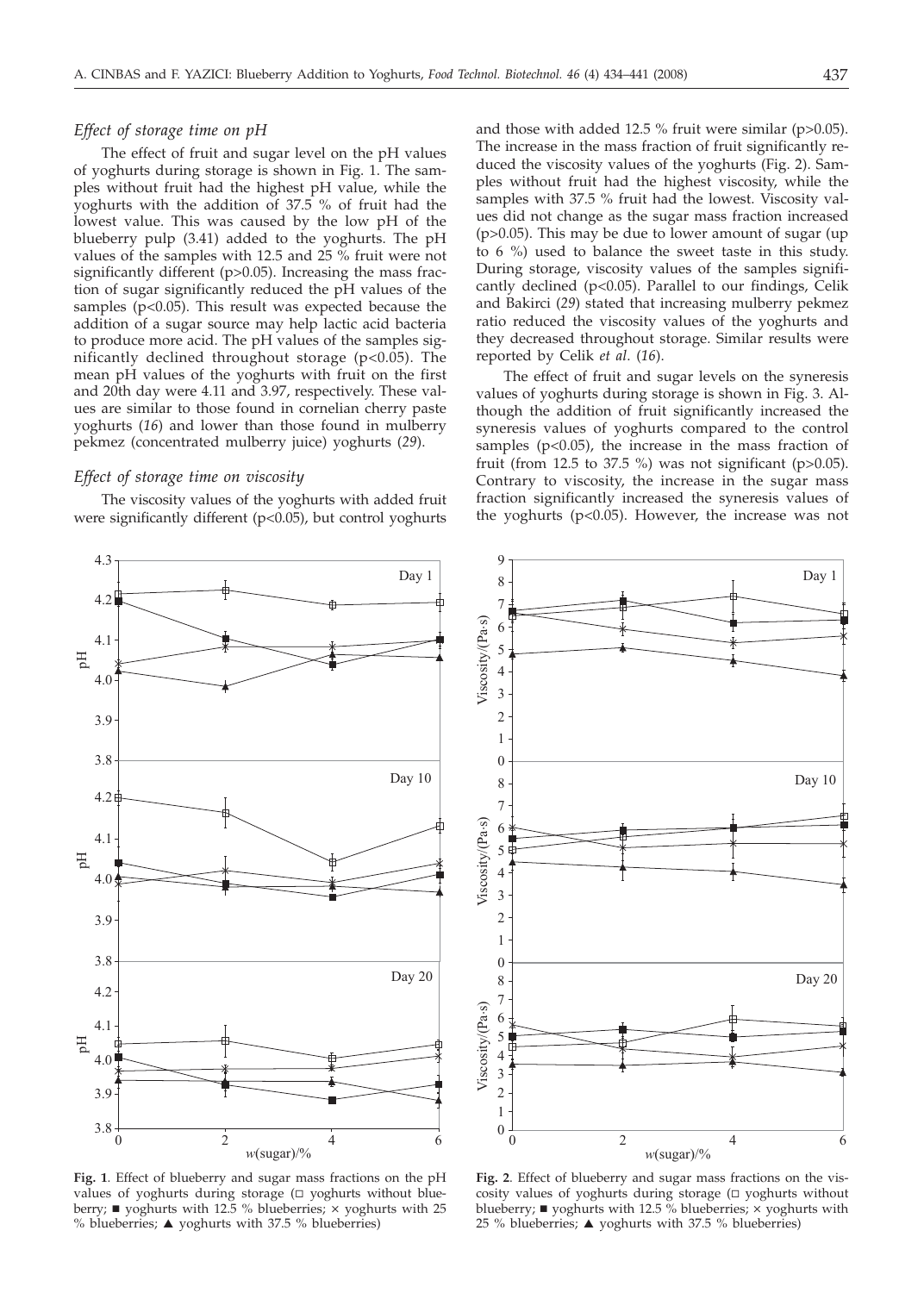to stabilize the gel as polysaccharides are. During storage, the mean syneresis values significantly decreased until the 10th day  $(p<0.05)$  and then increased more than the first day, but this was not statistically important (p>0.05). Celik *et al*. (*16*) observed a slow increase in syneresis values of cornelian cherry paste yoghurts between 14 and 21 days of storage.

significant between 0 and 2  $\%$ , and 4 to 6  $\%$  levels. Since sucrose is a disaccharide, it is not able to bind free water

Viscosity and syneresis results indicate that yoghurts with blueberries and sugar should be supplemented with an appropriate stabilizer to retain the physical quality of the product throughout storage.

## *Effect of storage time on colour*

Whiteness (*L*), red/greenness (*a*), and yellow/blueness (*b*) values of the yoghurts are shown in Table 2. Colour values did not change significantly throughout storage; therefore, values after 10 and 20 days were not included in Table 2. As expected, whiteness values (*L*) of the blueberry yoghurts were significantly lower than of yoghurts without fruit. Blueberry addition at all levels significantly reduced the whiteness values of the yoghurts (p<0.05). The whiteness values (*L*) of the yoghurt samples with sugar were similar (p>0.05) but significantly lower than of the samples without sugar (p<0.05). The mean *L* value (47.7) of the yoghurts without fruit and sugar is closer to that found in strained yoghurts by Yazici and Akgun (*30*). Samples without fruit had a negative *a* (greenness) value. The addition of blueberries to the yoghurts contributed to the red colour of the samples. The highest *a* value was obtained in the samples with 25 % of fruit. Yazici and Akgun (*30*) found similar values in control strained yoghurts. The increase in the sugar amount did not affect the *a* values of any yoghurt (p<0.05). The average yellow/blueness (*b*) value of the samples without fruit was 8.37 as compared to 0.89 in 12.5 %, 1.70 in 25 %, and 3.22 in 37.5 % fruit levels. The increase in the sugar mass fraction significantly increased



|                | $w$ (blueberry)/% |                  |                  |                  |                  |
|----------------|-------------------|------------------|------------------|------------------|------------------|
|                | $\boldsymbol{0}$  | 12.5             | 25               | 37.5             | $w$ (sugar)/%    |
|                | 47.43±1.42        | 29.11±1.10       | 23.66±0.96       | $19.61 \pm 0.59$ | $\overline{0}$   |
| L value        | $46.42 \pm 1.27$  | $28.61 \pm 1.18$ | $22.74 \pm 1.13$ | 19.28±0.52       | $\overline{2}$   |
|                | $46.51 \pm 1.30$  | 27.71±1.02       | 22.67±0.75       | 18.89±0.44       | 4                |
|                | $46.53 \pm 1.32$  | 27.69±0.80       | 22.33±0.74       | $18.45 \pm 0.68$ | 6                |
|                | $-2.91 \pm 0.07$  | $7.59 \pm 0.30$  | $9.28 \pm 0.40$  | $8.61 \pm 0.40$  | $\boldsymbol{0}$ |
| <i>a</i> value | $-2.85\pm0.11$    | $7.74 \pm 0.32$  | $9.33 \pm 0.35$  | $8.64 \pm 0.42$  | $\overline{2}$   |
|                | $-2.86\pm0.14$    | $8.25 \pm 0.43$  | $9.03 \pm 0.39$  | $8.35 \pm 0.29$  | $\overline{4}$   |
|                | $-2.96 \pm 0.07$  | $8.00 \pm 0.32$  | $8.89 \pm 0.46$  | $8.34 \pm 0.30$  | 6                |
|                | $8.39 \pm 0.10$   | $0.51 \pm 0.26$  | $1.71 \pm 0.42$  | $3.22 \pm 0.40$  | $\overline{0}$   |
| <i>b</i> value | $8.30 \pm 0.16$   | $1.03 \pm 0.27$  | $1.65 \pm 0.26$  | $3.22 \pm 0.39$  | $\overline{2}$   |
|                | $8.38 \pm 0.22$   | $1.11 \pm 0.27$  | $1.64 \pm 0.27$  | $3.33 \pm 0.27$  | $\overline{4}$   |
|                | $8.44 \pm 0.11$   | $0.92 \pm 0.30$  | $1.78 \pm 0.34$  | $3.12 \pm 0.34$  | 6                |



resis values of yoghurts during storage  $( \Box$  yoghurts without blueberry;  $\blacksquare$  yoghurts with 12.5 % blueberries;  $\times$  yoghurts with 25 % blueberries; ▲ yoghurts with 37.5 % blueberries)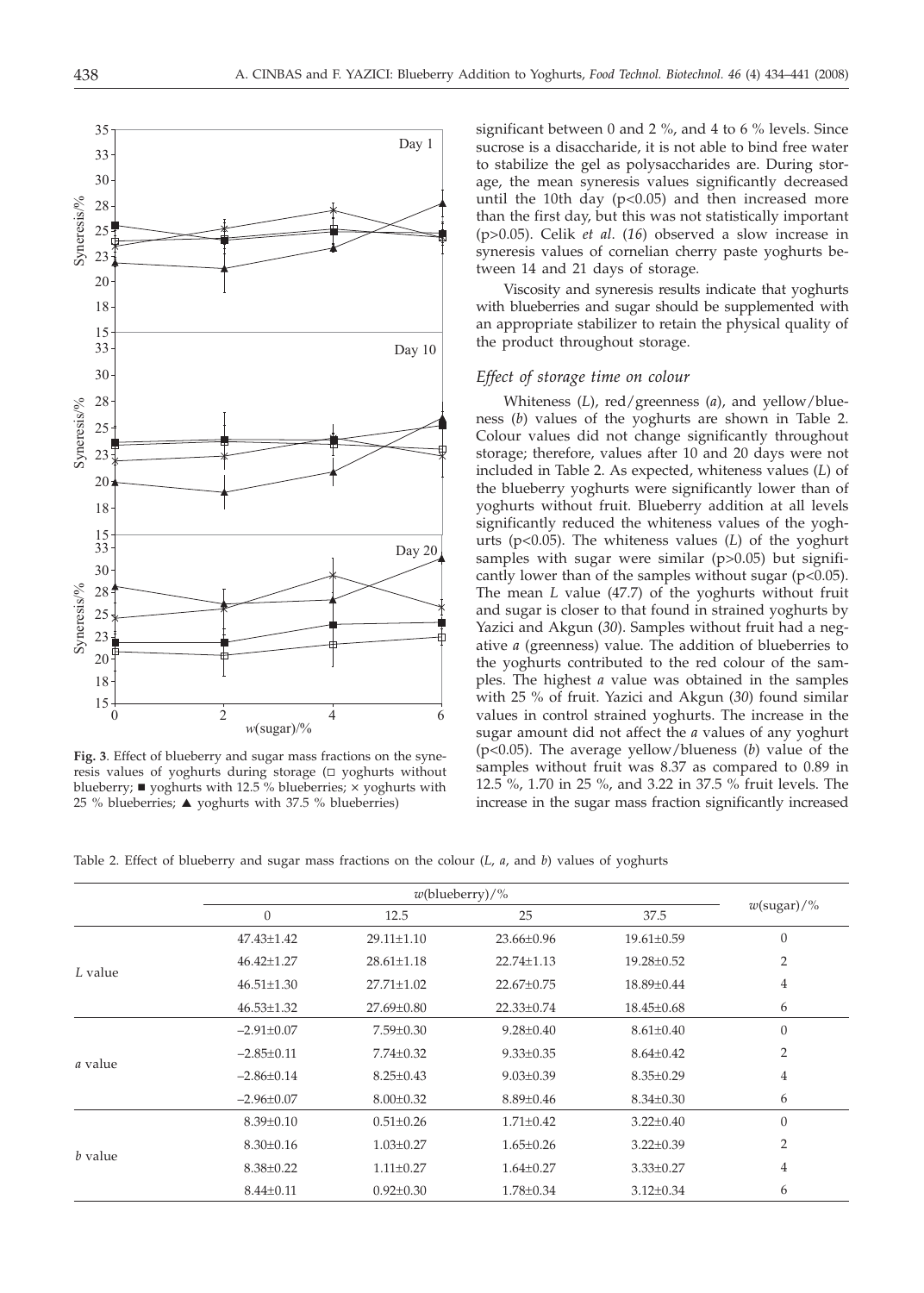the yellow colour values of the samples compared to control yoghurts (p<0.05). The average *b* values of the yoghurts without fruit are similar to those found in control strained yoghurts (*30*).

## *Effect of storage time on sensory properties*

The sensory evaluation values of the yoghurts with added blueberries are shown in Table 3. The average flavour scores show that samples with 12.5 % fruit took the lowest scores compared to 25 and 37.5 % fruit added to yoghurts, indicating that the increase in the mass fraction of blueberries had a positive effect (p<0.05). Although samples without fruit and sugar had the highest scores, the addition of sugar to these samples significantly decreased the flavour scores. Increasing sugar mass fraction in the samples with blueberries significantly increased the scores (p<0.05). The highest flavour scores were obtained in the samples with 4 % sugar added; however, the mean flavour values of samples with added sugar were not statistically significant (p>0.05). Storage time had a negative impact on flavour

Table 3. Effect of blueberry and sugar mass fractions on the sensory properties of yoghurts during storage

| $t$ (storage)/day<br>$w$ (sugar)/%<br>$\overline{0}$<br>12.5<br>37.5<br>25<br>$\boldsymbol{0}$<br>$\mathbf{1}$<br>$9.00 \pm 0.77$<br>$6.13 \pm 0.07$<br>$6.95 \pm 0.18$<br>$6.85 \pm 0.34$<br>10<br>$8.55 \pm 0.07$<br>$6.50{\pm}0.14$<br>$6.23 \pm 0.05$<br>$6.33 \pm 0.38$<br>20<br>$7.80 {\pm} 1.47$<br>$6.60 {\pm} 1.47$<br>$6.15 \pm 1.42$<br>$6.43 \pm 1.58$<br>$\overline{2}$<br>$\mathbf{1}$<br>7.20±0.92<br>$7.56 \pm 0.41$<br>7.70±0.21<br>$8.32 \pm 0.58$<br>10<br>$8.10 \pm 0.42$<br>$6.68 \pm 0.26$<br>$7.02 \pm 0.12$<br>$7.53 \pm 0.38$<br>Flavour<br>20<br>$8.10 \pm 1.33$<br>$6.60 \pm 1.35$<br>$7.10{\pm}1.45$<br>$7.10{\pm}1.68$<br>4<br>$\mathbf{1}$<br>$7.60 \pm 0.31$<br>$7.20 \pm 0.80$<br>$7.82 \pm 0.13$<br>$7.56 \pm 0.24$<br>10<br>$7.40 \pm 0.28$<br>$6.75 \pm 0.35$<br>$7.75 \pm 0.21$<br>$7.78 \pm 0.12$<br>20<br>$8.20 \pm 1.06$<br>$6.55 \pm 1.73$<br>$7.45 \pm 1.50$<br>$7.35 \pm 1.42$<br>$\mathbf{1}$<br>6<br>$7.23 \pm 0.44$<br>$7.36 \pm 0.51$<br>$7.58 \pm 0.05$<br>7.48±0.30<br>$10\,$<br>$7.08 \pm 0.12$<br>$7.18 \pm 0.16$<br>$7.50 \pm 0.14$<br>7.47±0.09<br>$20\,$<br>$7.35 \pm 1.53$<br>$6.60 \pm 1.76$<br>$7.25 \pm 1.41$<br>$8.20 \pm 1.64$<br>$\boldsymbol{0}$<br>1<br>$3.80 \pm 0.42$<br>$4.61 \pm 0.16$<br>$4.12 \pm 0.10$<br>$3.94 \pm 0.24$<br>$10\,$<br>$4.60 \pm 0.28$<br>$4.42 \pm 0.26$<br>$4.29 \pm 0.08$<br>$3.81 \pm 0.06$<br>$20\,$<br>$4.55 \pm 0.69$<br>$4.10 \pm 0.72$<br>$4.00 \pm 0.79$<br>$3.60 \pm 0.75$<br>$\overline{2}$<br>$\mathbf{1}$<br>$4.55 \pm 0.06$<br>$4.18 \pm 0.07$<br>$3.95 \pm 0.20$<br>$3.67 \pm 0.46$<br>$10\,$<br>$4.33 \pm 0.38$<br>$4.53 \pm 0.38$<br>$4.16 \pm 0.27$<br>$3.84 \pm 0.01$<br>Texture<br>20<br>$4.70 \pm 0.47$<br>$4.25 \pm 0.72$<br>$4.05 \pm 0.69$<br>$3.75 \pm 0.85$<br>$\mathbf{1}$<br>4<br>$4.61 \pm 0.22$<br>$4.23 \pm 0.06$<br>$3.90 \pm 0.46$<br>$3.59 \pm 0.51$<br>$10\,$<br>$4.57 \pm 0.19$<br>$4.27 \pm 0.33$<br>$3.99 \pm 0.22$<br>$3.74 \pm 0.15$<br>$20\,$<br>$4.65 \pm 0.67$<br>$4.00 \pm 0.86$<br>$3.60 \pm 0.75$<br>$4.00 \pm 0.86$<br>$\mathbf{1}$<br>6<br>$4.34 \pm 0.04$<br>$3.83 \pm 0.14$<br>$4.10 \pm 0.31$<br>$3.52 \pm 0.03$<br>10<br>$4.58 \pm 0.16$<br>$4.27 \pm 0.61$<br>$4.26 \pm 0.27$<br>$3.63 \pm 0.46$<br>$20\,$<br>$4.45 \pm 0.60$<br>$3.95 \pm 1.00$<br>$4.05 \pm 0.89$<br>$3.85 \pm 1.73$<br>$\boldsymbol{0}$<br>$\mathbf{1}$<br>$4.70 \pm 0.09$<br>3.90±0.31<br>$4.40 \pm 0.37$<br>$4.27 \pm 0.27$<br>$10\,$<br>$4.35 \pm 0.35$<br>$3.55 \pm 0.35$<br>$4.22 \pm 0.02$<br>$4.32 \pm 0.40$ |
|-----------------------------------------------------------------------------------------------------------------------------------------------------------------------------------------------------------------------------------------------------------------------------------------------------------------------------------------------------------------------------------------------------------------------------------------------------------------------------------------------------------------------------------------------------------------------------------------------------------------------------------------------------------------------------------------------------------------------------------------------------------------------------------------------------------------------------------------------------------------------------------------------------------------------------------------------------------------------------------------------------------------------------------------------------------------------------------------------------------------------------------------------------------------------------------------------------------------------------------------------------------------------------------------------------------------------------------------------------------------------------------------------------------------------------------------------------------------------------------------------------------------------------------------------------------------------------------------------------------------------------------------------------------------------------------------------------------------------------------------------------------------------------------------------------------------------------------------------------------------------------------------------------------------------------------------------------------------------------------------------------------------------------------------------------------------------------------------------------------------------------------------------------------------------------------------------------------------------------------------------------------------------------------------------------------------------------------------------------------------------------------------------------------------------------------------------------------------------------------------------------------------------------------|
|                                                                                                                                                                                                                                                                                                                                                                                                                                                                                                                                                                                                                                                                                                                                                                                                                                                                                                                                                                                                                                                                                                                                                                                                                                                                                                                                                                                                                                                                                                                                                                                                                                                                                                                                                                                                                                                                                                                                                                                                                                                                                                                                                                                                                                                                                                                                                                                                                                                                                                                                   |
|                                                                                                                                                                                                                                                                                                                                                                                                                                                                                                                                                                                                                                                                                                                                                                                                                                                                                                                                                                                                                                                                                                                                                                                                                                                                                                                                                                                                                                                                                                                                                                                                                                                                                                                                                                                                                                                                                                                                                                                                                                                                                                                                                                                                                                                                                                                                                                                                                                                                                                                                   |
|                                                                                                                                                                                                                                                                                                                                                                                                                                                                                                                                                                                                                                                                                                                                                                                                                                                                                                                                                                                                                                                                                                                                                                                                                                                                                                                                                                                                                                                                                                                                                                                                                                                                                                                                                                                                                                                                                                                                                                                                                                                                                                                                                                                                                                                                                                                                                                                                                                                                                                                                   |
|                                                                                                                                                                                                                                                                                                                                                                                                                                                                                                                                                                                                                                                                                                                                                                                                                                                                                                                                                                                                                                                                                                                                                                                                                                                                                                                                                                                                                                                                                                                                                                                                                                                                                                                                                                                                                                                                                                                                                                                                                                                                                                                                                                                                                                                                                                                                                                                                                                                                                                                                   |
|                                                                                                                                                                                                                                                                                                                                                                                                                                                                                                                                                                                                                                                                                                                                                                                                                                                                                                                                                                                                                                                                                                                                                                                                                                                                                                                                                                                                                                                                                                                                                                                                                                                                                                                                                                                                                                                                                                                                                                                                                                                                                                                                                                                                                                                                                                                                                                                                                                                                                                                                   |
|                                                                                                                                                                                                                                                                                                                                                                                                                                                                                                                                                                                                                                                                                                                                                                                                                                                                                                                                                                                                                                                                                                                                                                                                                                                                                                                                                                                                                                                                                                                                                                                                                                                                                                                                                                                                                                                                                                                                                                                                                                                                                                                                                                                                                                                                                                                                                                                                                                                                                                                                   |
|                                                                                                                                                                                                                                                                                                                                                                                                                                                                                                                                                                                                                                                                                                                                                                                                                                                                                                                                                                                                                                                                                                                                                                                                                                                                                                                                                                                                                                                                                                                                                                                                                                                                                                                                                                                                                                                                                                                                                                                                                                                                                                                                                                                                                                                                                                                                                                                                                                                                                                                                   |
|                                                                                                                                                                                                                                                                                                                                                                                                                                                                                                                                                                                                                                                                                                                                                                                                                                                                                                                                                                                                                                                                                                                                                                                                                                                                                                                                                                                                                                                                                                                                                                                                                                                                                                                                                                                                                                                                                                                                                                                                                                                                                                                                                                                                                                                                                                                                                                                                                                                                                                                                   |
|                                                                                                                                                                                                                                                                                                                                                                                                                                                                                                                                                                                                                                                                                                                                                                                                                                                                                                                                                                                                                                                                                                                                                                                                                                                                                                                                                                                                                                                                                                                                                                                                                                                                                                                                                                                                                                                                                                                                                                                                                                                                                                                                                                                                                                                                                                                                                                                                                                                                                                                                   |
|                                                                                                                                                                                                                                                                                                                                                                                                                                                                                                                                                                                                                                                                                                                                                                                                                                                                                                                                                                                                                                                                                                                                                                                                                                                                                                                                                                                                                                                                                                                                                                                                                                                                                                                                                                                                                                                                                                                                                                                                                                                                                                                                                                                                                                                                                                                                                                                                                                                                                                                                   |
|                                                                                                                                                                                                                                                                                                                                                                                                                                                                                                                                                                                                                                                                                                                                                                                                                                                                                                                                                                                                                                                                                                                                                                                                                                                                                                                                                                                                                                                                                                                                                                                                                                                                                                                                                                                                                                                                                                                                                                                                                                                                                                                                                                                                                                                                                                                                                                                                                                                                                                                                   |
|                                                                                                                                                                                                                                                                                                                                                                                                                                                                                                                                                                                                                                                                                                                                                                                                                                                                                                                                                                                                                                                                                                                                                                                                                                                                                                                                                                                                                                                                                                                                                                                                                                                                                                                                                                                                                                                                                                                                                                                                                                                                                                                                                                                                                                                                                                                                                                                                                                                                                                                                   |
|                                                                                                                                                                                                                                                                                                                                                                                                                                                                                                                                                                                                                                                                                                                                                                                                                                                                                                                                                                                                                                                                                                                                                                                                                                                                                                                                                                                                                                                                                                                                                                                                                                                                                                                                                                                                                                                                                                                                                                                                                                                                                                                                                                                                                                                                                                                                                                                                                                                                                                                                   |
|                                                                                                                                                                                                                                                                                                                                                                                                                                                                                                                                                                                                                                                                                                                                                                                                                                                                                                                                                                                                                                                                                                                                                                                                                                                                                                                                                                                                                                                                                                                                                                                                                                                                                                                                                                                                                                                                                                                                                                                                                                                                                                                                                                                                                                                                                                                                                                                                                                                                                                                                   |
|                                                                                                                                                                                                                                                                                                                                                                                                                                                                                                                                                                                                                                                                                                                                                                                                                                                                                                                                                                                                                                                                                                                                                                                                                                                                                                                                                                                                                                                                                                                                                                                                                                                                                                                                                                                                                                                                                                                                                                                                                                                                                                                                                                                                                                                                                                                                                                                                                                                                                                                                   |
|                                                                                                                                                                                                                                                                                                                                                                                                                                                                                                                                                                                                                                                                                                                                                                                                                                                                                                                                                                                                                                                                                                                                                                                                                                                                                                                                                                                                                                                                                                                                                                                                                                                                                                                                                                                                                                                                                                                                                                                                                                                                                                                                                                                                                                                                                                                                                                                                                                                                                                                                   |
|                                                                                                                                                                                                                                                                                                                                                                                                                                                                                                                                                                                                                                                                                                                                                                                                                                                                                                                                                                                                                                                                                                                                                                                                                                                                                                                                                                                                                                                                                                                                                                                                                                                                                                                                                                                                                                                                                                                                                                                                                                                                                                                                                                                                                                                                                                                                                                                                                                                                                                                                   |
|                                                                                                                                                                                                                                                                                                                                                                                                                                                                                                                                                                                                                                                                                                                                                                                                                                                                                                                                                                                                                                                                                                                                                                                                                                                                                                                                                                                                                                                                                                                                                                                                                                                                                                                                                                                                                                                                                                                                                                                                                                                                                                                                                                                                                                                                                                                                                                                                                                                                                                                                   |
|                                                                                                                                                                                                                                                                                                                                                                                                                                                                                                                                                                                                                                                                                                                                                                                                                                                                                                                                                                                                                                                                                                                                                                                                                                                                                                                                                                                                                                                                                                                                                                                                                                                                                                                                                                                                                                                                                                                                                                                                                                                                                                                                                                                                                                                                                                                                                                                                                                                                                                                                   |
|                                                                                                                                                                                                                                                                                                                                                                                                                                                                                                                                                                                                                                                                                                                                                                                                                                                                                                                                                                                                                                                                                                                                                                                                                                                                                                                                                                                                                                                                                                                                                                                                                                                                                                                                                                                                                                                                                                                                                                                                                                                                                                                                                                                                                                                                                                                                                                                                                                                                                                                                   |
|                                                                                                                                                                                                                                                                                                                                                                                                                                                                                                                                                                                                                                                                                                                                                                                                                                                                                                                                                                                                                                                                                                                                                                                                                                                                                                                                                                                                                                                                                                                                                                                                                                                                                                                                                                                                                                                                                                                                                                                                                                                                                                                                                                                                                                                                                                                                                                                                                                                                                                                                   |
|                                                                                                                                                                                                                                                                                                                                                                                                                                                                                                                                                                                                                                                                                                                                                                                                                                                                                                                                                                                                                                                                                                                                                                                                                                                                                                                                                                                                                                                                                                                                                                                                                                                                                                                                                                                                                                                                                                                                                                                                                                                                                                                                                                                                                                                                                                                                                                                                                                                                                                                                   |
|                                                                                                                                                                                                                                                                                                                                                                                                                                                                                                                                                                                                                                                                                                                                                                                                                                                                                                                                                                                                                                                                                                                                                                                                                                                                                                                                                                                                                                                                                                                                                                                                                                                                                                                                                                                                                                                                                                                                                                                                                                                                                                                                                                                                                                                                                                                                                                                                                                                                                                                                   |
|                                                                                                                                                                                                                                                                                                                                                                                                                                                                                                                                                                                                                                                                                                                                                                                                                                                                                                                                                                                                                                                                                                                                                                                                                                                                                                                                                                                                                                                                                                                                                                                                                                                                                                                                                                                                                                                                                                                                                                                                                                                                                                                                                                                                                                                                                                                                                                                                                                                                                                                                   |
|                                                                                                                                                                                                                                                                                                                                                                                                                                                                                                                                                                                                                                                                                                                                                                                                                                                                                                                                                                                                                                                                                                                                                                                                                                                                                                                                                                                                                                                                                                                                                                                                                                                                                                                                                                                                                                                                                                                                                                                                                                                                                                                                                                                                                                                                                                                                                                                                                                                                                                                                   |
|                                                                                                                                                                                                                                                                                                                                                                                                                                                                                                                                                                                                                                                                                                                                                                                                                                                                                                                                                                                                                                                                                                                                                                                                                                                                                                                                                                                                                                                                                                                                                                                                                                                                                                                                                                                                                                                                                                                                                                                                                                                                                                                                                                                                                                                                                                                                                                                                                                                                                                                                   |
|                                                                                                                                                                                                                                                                                                                                                                                                                                                                                                                                                                                                                                                                                                                                                                                                                                                                                                                                                                                                                                                                                                                                                                                                                                                                                                                                                                                                                                                                                                                                                                                                                                                                                                                                                                                                                                                                                                                                                                                                                                                                                                                                                                                                                                                                                                                                                                                                                                                                                                                                   |
| 20<br>$4.65 \pm 0.81$<br>$3.95{\pm}0.94$<br>$4.35 \pm 0.75$<br>$4.15 \pm 0.93$                                                                                                                                                                                                                                                                                                                                                                                                                                                                                                                                                                                                                                                                                                                                                                                                                                                                                                                                                                                                                                                                                                                                                                                                                                                                                                                                                                                                                                                                                                                                                                                                                                                                                                                                                                                                                                                                                                                                                                                                                                                                                                                                                                                                                                                                                                                                                                                                                                                    |
| $\mathbf{1}$<br>2<br>$4.73 \pm 0.06$<br>$3.92 \pm 0.33$<br>$4.18 \pm 0.26$<br>$4.37 \pm 0.46$                                                                                                                                                                                                                                                                                                                                                                                                                                                                                                                                                                                                                                                                                                                                                                                                                                                                                                                                                                                                                                                                                                                                                                                                                                                                                                                                                                                                                                                                                                                                                                                                                                                                                                                                                                                                                                                                                                                                                                                                                                                                                                                                                                                                                                                                                                                                                                                                                                     |
| $10\,$<br>$4.18 \pm 0.31$<br>$4.67 \pm 0.05$<br>$3.68 \pm 0.16$<br>$4.30 \pm 0.28$                                                                                                                                                                                                                                                                                                                                                                                                                                                                                                                                                                                                                                                                                                                                                                                                                                                                                                                                                                                                                                                                                                                                                                                                                                                                                                                                                                                                                                                                                                                                                                                                                                                                                                                                                                                                                                                                                                                                                                                                                                                                                                                                                                                                                                                                                                                                                                                                                                                |
| 20<br>$3.85 \pm 0.99$<br>$4.70 \pm 0.73$<br>$4.20 \pm 0.89$<br>$4.15 \pm 1.04$<br>Appearance                                                                                                                                                                                                                                                                                                                                                                                                                                                                                                                                                                                                                                                                                                                                                                                                                                                                                                                                                                                                                                                                                                                                                                                                                                                                                                                                                                                                                                                                                                                                                                                                                                                                                                                                                                                                                                                                                                                                                                                                                                                                                                                                                                                                                                                                                                                                                                                                                                      |
| and colour<br>$\mathbf{1}$<br>$4.15 \pm 0.28$<br>$4.37 \pm 0.46$<br>$4.64 \pm 0.13$<br>$4.10 \pm 0.37$<br>4                                                                                                                                                                                                                                                                                                                                                                                                                                                                                                                                                                                                                                                                                                                                                                                                                                                                                                                                                                                                                                                                                                                                                                                                                                                                                                                                                                                                                                                                                                                                                                                                                                                                                                                                                                                                                                                                                                                                                                                                                                                                                                                                                                                                                                                                                                                                                                                                                       |
| 10<br>$4.67 \pm 0.05$<br>$3.72 \pm 0.12$<br>$4.33 \pm 0.24$<br>$3.92 \pm 0.26$                                                                                                                                                                                                                                                                                                                                                                                                                                                                                                                                                                                                                                                                                                                                                                                                                                                                                                                                                                                                                                                                                                                                                                                                                                                                                                                                                                                                                                                                                                                                                                                                                                                                                                                                                                                                                                                                                                                                                                                                                                                                                                                                                                                                                                                                                                                                                                                                                                                    |
| $20\,$<br>$4.75 \pm 0.44$<br>3.90±0.97<br>$4.10{\pm}1.07$<br>$4.30 \pm 0.92$                                                                                                                                                                                                                                                                                                                                                                                                                                                                                                                                                                                                                                                                                                                                                                                                                                                                                                                                                                                                                                                                                                                                                                                                                                                                                                                                                                                                                                                                                                                                                                                                                                                                                                                                                                                                                                                                                                                                                                                                                                                                                                                                                                                                                                                                                                                                                                                                                                                      |
| 6<br>$\mathbf{1}$<br>$4.09 {\pm} 0.31$<br>$4.43 \pm 0.10$<br>3.97±0.07<br>$4.53 \pm 0.17$                                                                                                                                                                                                                                                                                                                                                                                                                                                                                                                                                                                                                                                                                                                                                                                                                                                                                                                                                                                                                                                                                                                                                                                                                                                                                                                                                                                                                                                                                                                                                                                                                                                                                                                                                                                                                                                                                                                                                                                                                                                                                                                                                                                                                                                                                                                                                                                                                                         |
| $10\,$<br>$4.50 \pm 0.14$<br>$3.73 \pm 0.38$<br>$4.37 \pm 0.05$<br>$3.85 \pm 0.35$                                                                                                                                                                                                                                                                                                                                                                                                                                                                                                                                                                                                                                                                                                                                                                                                                                                                                                                                                                                                                                                                                                                                                                                                                                                                                                                                                                                                                                                                                                                                                                                                                                                                                                                                                                                                                                                                                                                                                                                                                                                                                                                                                                                                                                                                                                                                                                                                                                                |
| $20\,$<br>$4.70 \pm 0.47$<br>$3.85 \pm 1.04$<br>$4.10 \pm 0.97$<br>$4.35 \pm 0.93$                                                                                                                                                                                                                                                                                                                                                                                                                                                                                                                                                                                                                                                                                                                                                                                                                                                                                                                                                                                                                                                                                                                                                                                                                                                                                                                                                                                                                                                                                                                                                                                                                                                                                                                                                                                                                                                                                                                                                                                                                                                                                                                                                                                                                                                                                                                                                                                                                                                |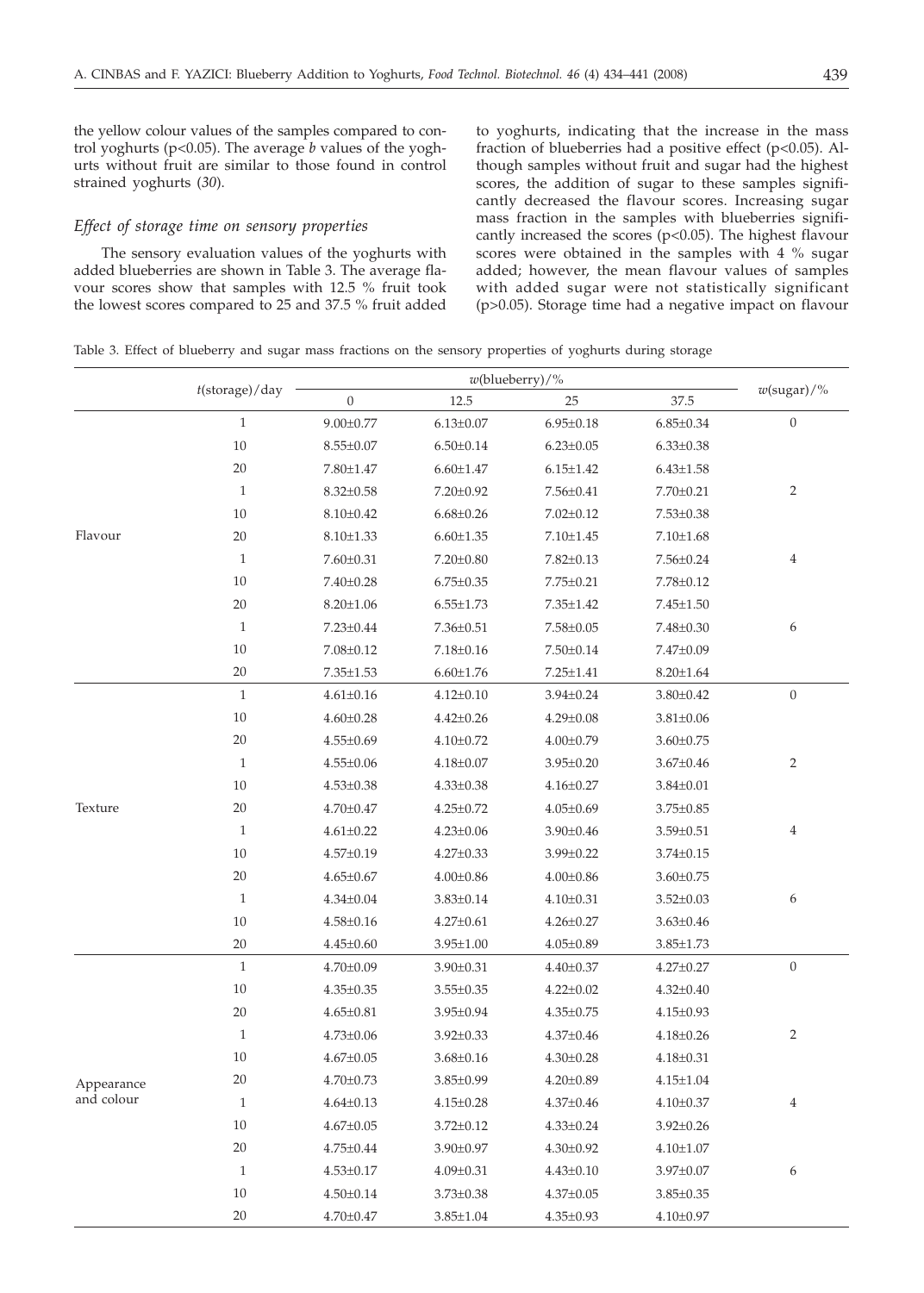scores and the first day scores were significantly higher than on the 7th and 20th day ( $p<0.05$ ). The most noted defect by the panelists was high acidity for all samples at the end of the storage period. Approx. 50 % of the panelists indicated a higher acid flavour of the samples without sugar and with 2 % sugar. Too much fruit flavour was perceived by almost 25 % of the panelists for the samples with 37.5 % fruit. Thirty percent of the panelists criticized the samples with 6 % sugar for being too sweet. All yoghurt samples without fruit received significantly higher body and texture scores than yoghurts with fruit throughout storage (p<0.05). Samples with 37.5 % fruit received the lowest score among the samples with added fruit, while the mean scores of the yoghurts with added 12.5 and 25 % fruit were not statistically different (p>0.05). Sugar mass fraction did not significantly change the body and texture scores of the samples during storage (p>0.05). Especially samples with 37.5 % fruit were criticized for being too weak (approx. 50 %) at the end of the storage period. The addition of fruit at all levels significantly affected the appearance and colour scores of the samples  $(p<0.05)$ . Among the samples with added fruit, the highest score was obtained for the samples with 25 % fruit, while the lowest was obtained for the samples with 12.5 % fruit. Panelists found that the yoghurts with 12.5 % blueberries lacked optimum blueberry colour and the yoghurts with 37.5 % blueberries had too intense blueberry colour. Twenty percent of the panelists observed some syneresis in the yoghurts with 37.5 % fruit. The same pattern in the body and texture scores was also observed in the appearance and colour scores as the sugar amount and storage time increased.

### **Conclusions**

Incorporation of blueberries to yoghurt formula was successfully achieved. Blueberry addition significantly decreased pH, fat, protein, ash, viscosity, and *L* values; increased syneresis and *a* values; and did not change the mass fraction of total solids in the yoghurts. Sugar addition increased total solids, *b* and syneresis values; decreased pH, fat, ash, and *L* values; and did not change protein, *a* and viscosity values. Panelists gave the highest flavour, body and texture, and appearance and colour scores to the yoghurts with 25 % of blueberries among the yoghurts with added fruit. Sugar addition improved flavour scores, but did not affect the body and texture, or appearance and colour scores of the samples. In general, storage time had a negative effect on physicochemical and sensory properties. From this study, it can be concluded that blueberries can be added to the yoghurt formula at 25 % level in combination with 4 % of sugar.

# **References**

- *1.* M.E. Camire: Bilberries and Blueberries as Functional Foods and Nutraceuticals. In: *Functional Foods*: *Herbs, Botanicals and Teas*, G. Mazza, B.D. Oomah (Eds.), Technomic Publ. Co. Inc., Lancaster, PA, USA (2000).
- *2.* C.B. Pedersen, J. Kyle, A. McE. Jenkinson, P.T. Gardner, D.B. McPhail, G.G. Duthie, Effects of blueberry and cran-

berry juice consumption on the plasma antioxidant capacity of healthy female volunteers, *Eur. J. Clin. Nutr*. *54* (2000) 405–408.

- *3.* C.D. Kay, B.J. Holub, The effect of wild blueberry (*Vaccinium angustifolium*) consumption on postprandial serum antioxidant status in human subjects, *Br. J. Nutr. 88* (2002) 389–398.
- *4.* M. Atalay, G. Gordillo, S. Roy, B. Rovin, D. Bagchi, M. Bagchi, C.K. Sen, Anti-angiogenic property of edible berry in a model of hemangioma, *FEBS Lett*. *544* (2003) 252–257.
- *5.* Y. Zheng, C.Y. Wang, S.Y. Wang, W. Zheng, Effect of high- -oxygen atmospheres on blueberry phenolics, anthocyanins, and antioxidant capacity, *J. Agric. Food Chem*. *51* (2003) 7162–7169.
- *6.* B.M. Schmidt, J.W. Erdman Jr, M.A. Lila, Differencial effects of blueberry proanthocyanidins on androgen sensitive and insensitive human prostate cancer cell lines, *Cancer Lett*. *231* (2006) 240–246.
- *7.* Y. Wang, C.F. Chang, J. Chou, H.L. Chen, X. Deng, B.K. Harvey, J.L. Cadet, P.C. Bickford, Dietary supplementation with blueberries, spinach, or spirulina reduces ischemic brain damage, *Exp. Neurol. 193* (2005) 75–84.
- *8.* K.A. Youdim, J. McDonald, W. Kalt, J.A. Joseph, Potential role of dietary flavonoids in reducing microvascular endothelium vulnerability to oxidative and inflammatory insults, *J. Nutr. Biochem. 13* (2002) 282–288.
- *9.* S.R. McAnulty, L.S. McAnulty, D.C. Nieman, C.L. Dumke, J.D. Morrow, A.C. Utter, D.A.Henson, W.R. Proulx, G.L. George, Consumption of blueberry polyphenols reduces exercise-induced oxidative stress compared to vitamin C, *Nutr. Res*. *24* (2004) 209–221.
- *10.* V. Penney, G. Henderson, C. Blum, P. Johnson-Green, The potential of phytopreservatives and nisin to control microbial spoilage of minimally processed fruit yoghurts, *Innov. Food Sci. Emerg. Technol*. *5* (2004) 369–375.
- *11.* R.C. Chandan, K.M. Shahani: Yoghurt. In: *Dairy Science and Technology Handbook: Product Manufacturing*, *Vol. 2*, Y.H. Hui (Ed.), Wiley-VCH, New York, USA (1993) pp. 1–56.
- *12.* P.S. Bardale, P.S. Waghmare, P.N. Zanjad, D.M. Khedkar, The preparation of shrikhand like product from skim milk chakka by fortifying with fruit pulps, *Indian J*. *38* (1986) 431–432.
- *13.* D.L. Barnes, S.J. Harper, F.W. Bodyfelt, M.R. McDaniel, Correlation of descriptive and consumer panel flavour ratings for commercial prestirred strawberry and lemon yogurts, *J. Dairy Sci. 74* (1991) 2089–2099.
- *14.* F. Canganella, M. Ovidi, S. Paganini, A.M. Vettraino, L. Bevilacqua, L.D. Trovatelli, Survival of undesirable micro-organisms in fruit yoghurts during storage at different temperatures, *Food Microbiol*. *15* (1998) 71–77.
- *15.* M. Lutchmedial, R. Ramlal, N. Badrie, I. Changyen, Nutritional and sensory quality of stirred soursop (*Annona muricata* L.) yoghurt, *Int. J. Food Sci. Nutr*. *55* (2004) 407–414.
- *16.* S. Celik, I. Bakirci, I.G. Sat, Physicochemical and organoleptic properties of yogurt with cornelian cherry paste*, Int. J. Food Prop*. *9* (2006) 401–408.
- *17.* R.L. Bradley, E. Arnold, D.M. Barbano, R.G. Semerad, D.E. Smith, B.K. Vines: Chemical and Physical Methods. In: *Standard Methods for the Examination of Dairy Products*, R.T. Marshall (Ed.), American Public Health Association, Washington, DC, USA (1992) pp. 433–531.
- *18.* Official Methods of Analysis, Association of Official Analytical Chemists (AOAC), Washington, DC, USA (2000).
- *19.* H.W. Modler, M.E. Larmond, C.S. Lin, D. Froehlich, B. Emmons, Physical and sensory properties of yogurt stabilized with milk proteins, *J. Dairy Sci*. *6* (1983) 422–429.
- *20.* L.V. Ogden: Sensory Evaluation of Dairy Products. In: *Dairy Science and Technology Handbook: Principle and Properties*,